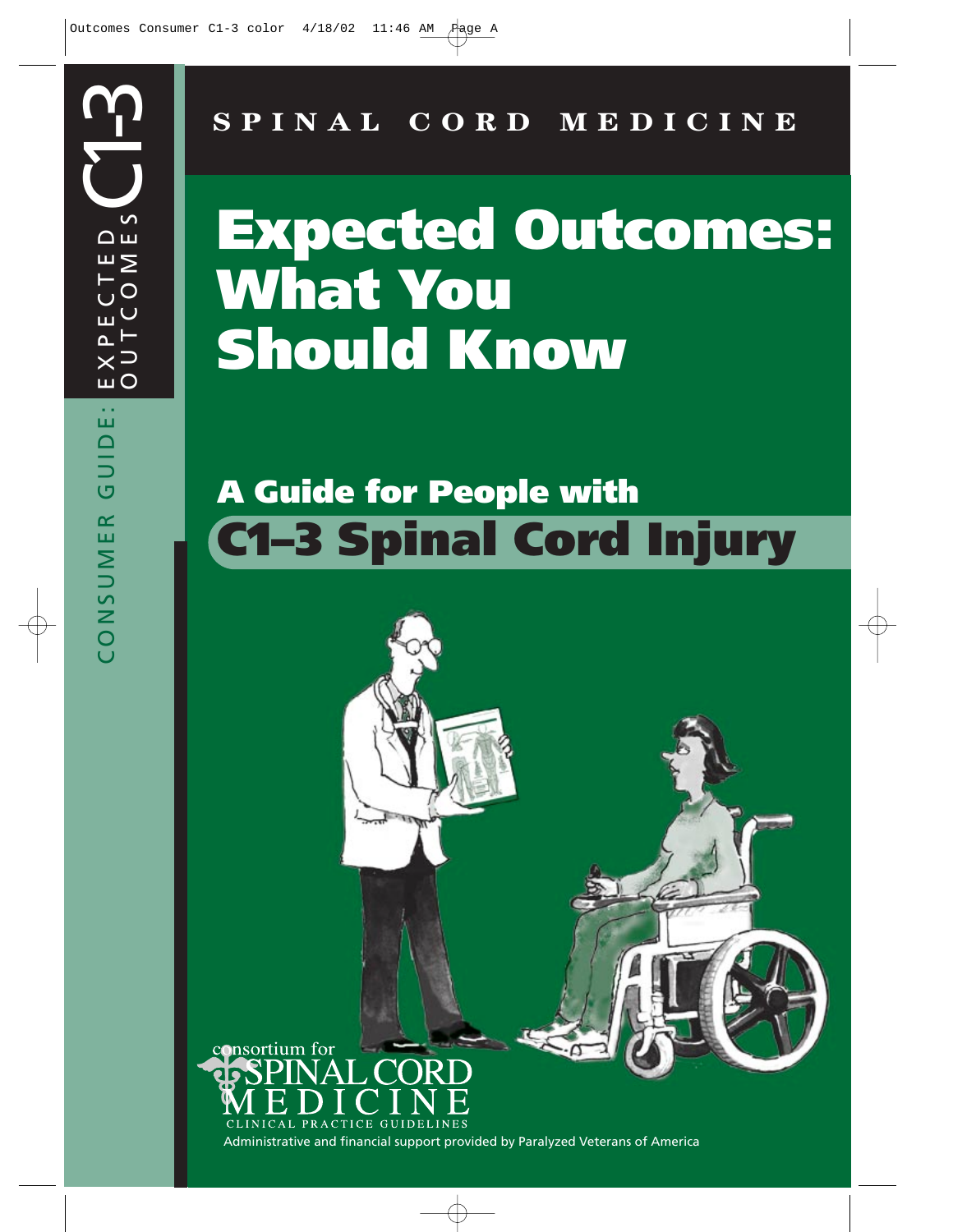# *Consumer Guide Panel Members*

**Gale Whiteneck, PhD (Chair)** (Research) Craig Hospital Englewood, CO

**Carole Adler, BA, OTR** (Occupational Therapy, Spinal Cord Injury) Santa Clara Valley Medical Center San Jose, CA

**Sharon Blackburn, PT** (Physical Therapy, Spinal Cord Injury) Craig Hospital Englewood, CO

**Robert D. Hendricks, PhD** (Health Systems Specialist) VA Puget Sound Health Care System National Spinal Cord Injury and Disorders Strategic Health Group Seattle, WA

**Kelly Johnson, RN, MSN, CFNP, CRRN** (Nursing, Spinal Cord Injury) Craig Hospital Englewood, CO

**Harley Thomas** (Consumer) Paralyzed Veterans of America Washington, DC

# *Consumer Focus Group Members*

**J. Fred Cowell (Chair)** Paralyzed Veterans of America Washington, DC

**Ronald P. Amador** California Paralyzed Veterans Association, Inc. Long Beach, CA

**Craig Bash, MD** PVA Member Bethesda, MD

**Robert Herman** Paralyzed Veterans of America Washington, DC

**Ronald P. Hoskins** PVA Delaware-Maryland Chapter Christiana, DE

**Kenneth C. Huber** PVA Michigan Chapter Novi, MI

**John T. Jackson** PVA Virginia Mid-Atlantic Chapter Richmond, VA

# *Consortium Member Organizations*

American Academy of Orthopedic Surgeons American Academy of Physical Medicine and Rehabilitation American Association of Neurological Surgeons American Association of Spinal Cord Injury Nurses American Association of Spinal Cord Injury Psychologists and Social Workers American College of Emergency Physicians American Congress of Rehabilitation Medicine American Occupational Therapy Association American Paraplegia Society American Physical Therapy Association American Psychological Association American Spinal Injury Association Association of Academic Physiatrists Association of Rehabilitation Nurses Congress of Neurological Surgeons Eastern Paralyzed Veterans Association Insurance Rehabilitation Study Group Paralyzed Veterans of America U.S. Department of Veterans Affairs

*Copyright © 2002 Paralyzed Veterans of America*

This guide has been prepared based on scientific and professional information found in *Outcomes Following Spinal Cord Injury: Clinical Practice Guidelines for Health-Care Professionals* published September 1999. Users of this guide should periodically review this material to ensure that the advice herein is consistent with current reasonable clinical practice.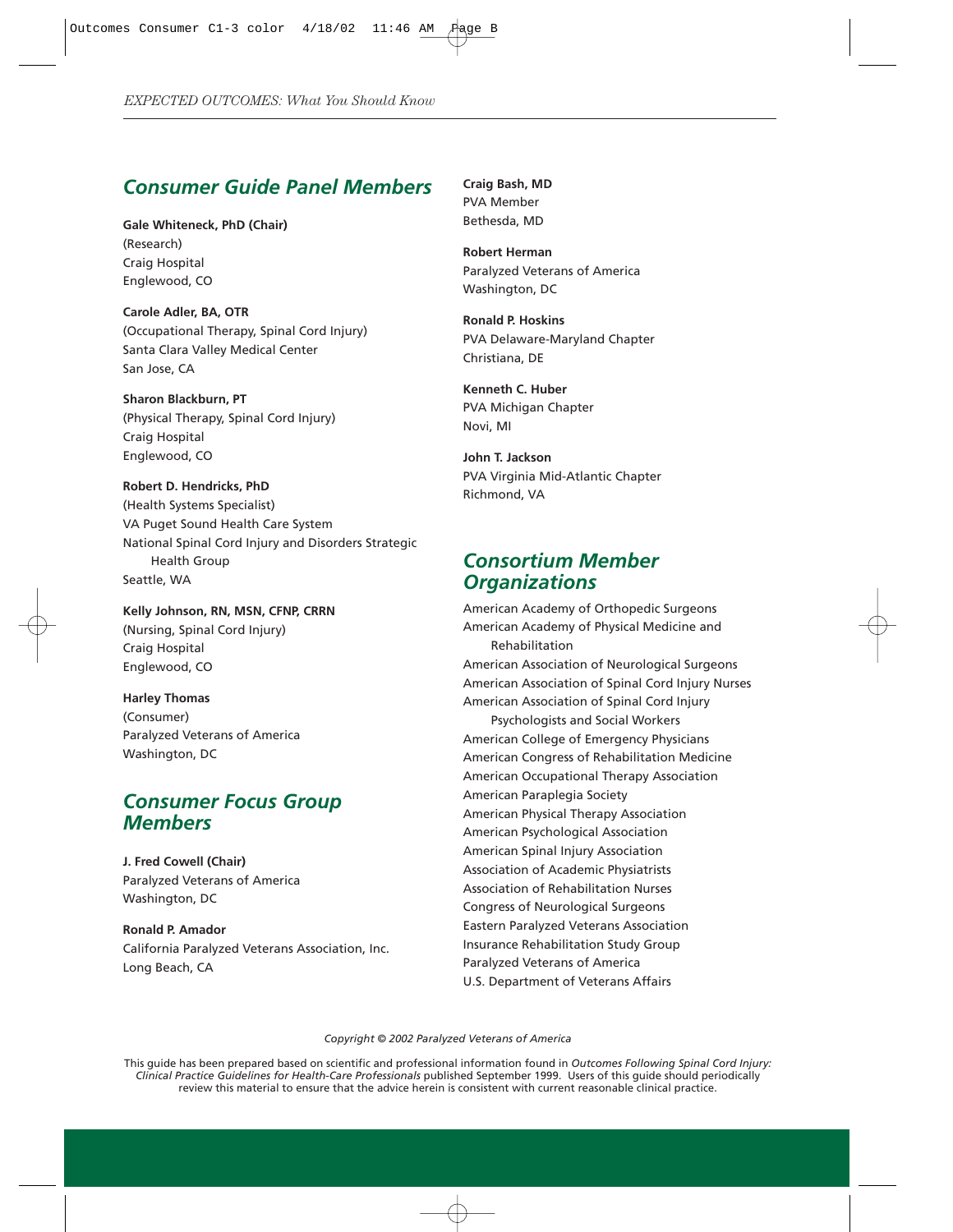# *Contents*

| What Influences Outcomes after SCI? 4     |
|-------------------------------------------|
|                                           |
| What Activity Outcomes Can I Expect After |
| Table 1. Expected Outcomes-               |
|                                           |
|                                           |
|                                           |
|                                           |
|                                           |
|                                           |
|                                           |
|                                           |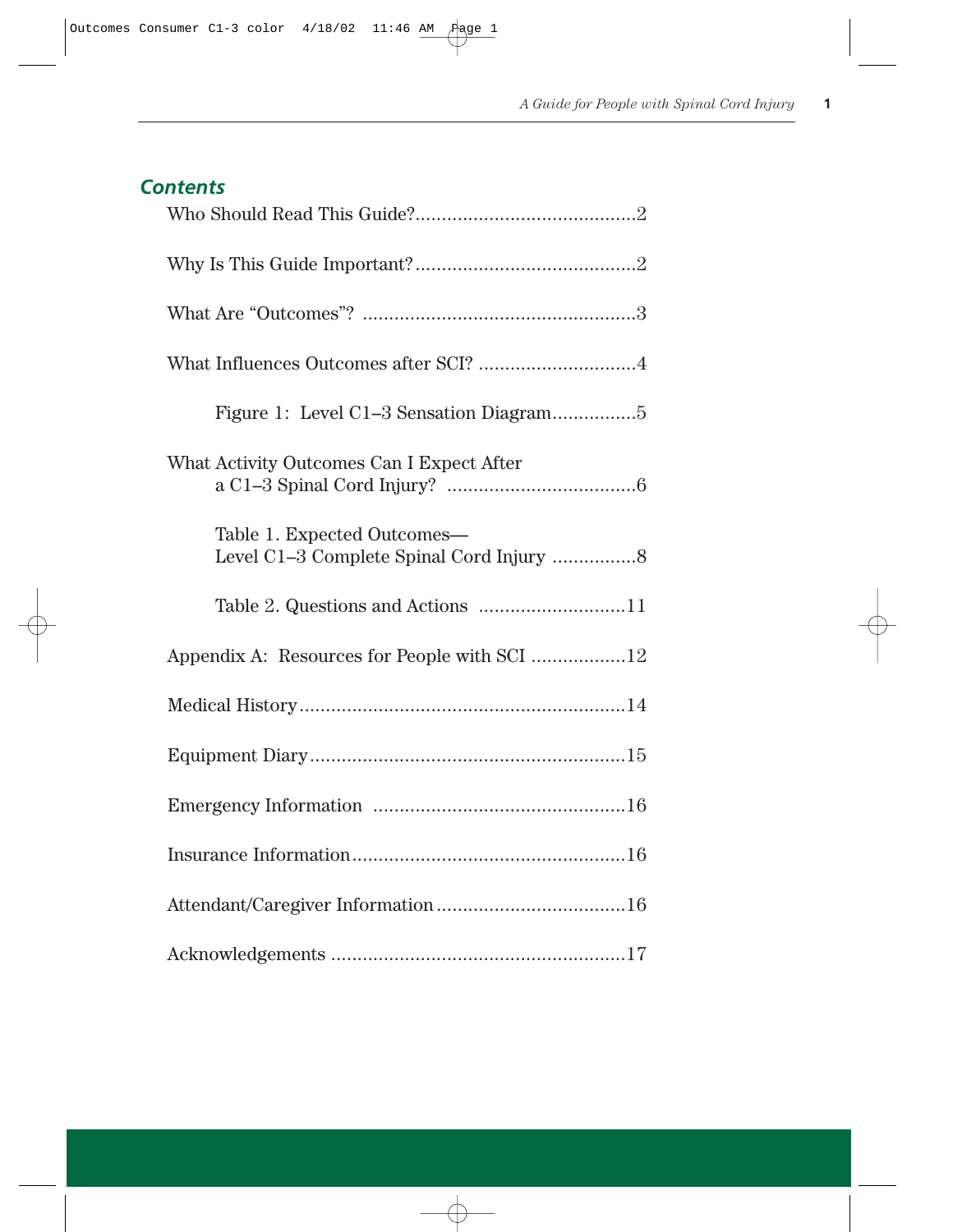# *Who Should Read This Guide?*

- People with C1–3 complete spinal cord injury (SCI).
- Family, friends, personal care attendants, and other caregivers.
- Health-care professionals, especially rehabilitation staff.
- Case managers and payers of services and equipment.

This consumer guide is based on the clinical<br>ctice guideline about outcomes

practice guideline about outcomes following traumatic SCI currently available for health-care professionals. Tell your health-care team to contact the Paralyzed Veterans of America (PVA) Distribution Center toll-free at **(888) 860-7244** to purchase any guideline or consumer guide, or visit the Consortium for Spinal Cord Medicine's web site for a free download at **www.scicpg.org.**



# *Why Is This Guide Important?*

This is one in a series of eight guides that describe outcomes according to level of injury. **This Guide deals with a complete C1–3 SCI**—injury between the first and third cervical spinal cord segments with complete paralysis below the level of injury. The purpose of this series of guides is to describe what people with different levels of SCI can reasonably expect for daily functions.

This information can help people with SCI and those who care for and about them to understand the present and plan for the future. It explains important information that can be useful to you, like:

- What can a person with SCI expect to do one year after injury?
- What help will be needed with daily life tasks at home, at work, and in the community?
- What equipment can help make a person with SCI more independent?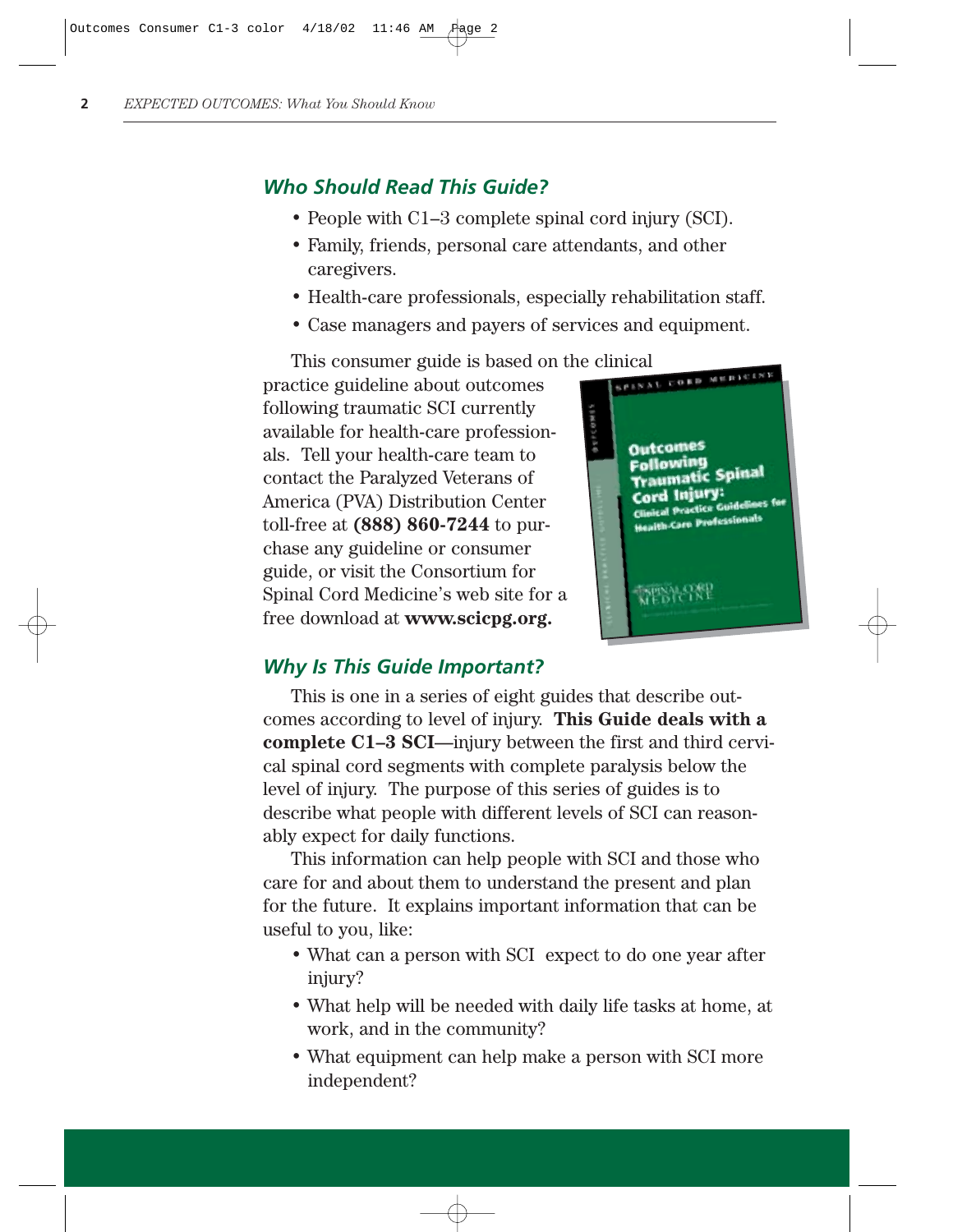A spinal cord injury (SCI) is damage to the spinal cord resulting in a loss of movement or feeling. The spinal cord is a bundle of nerves that runs through the bones making up the spinal column. The spinal cord does not have to be totally cut or torn for a loss of functioning to occur. On the other hand, a person can "break their back or neck," and not have a spinal cord injury if only the bones around the spinal cord (vertebrae) were damaged and the spinal cord was not affected. In these situations, the individual may not have paralysis after the bones are stabilized.

Rings of bone called vertebra surround the spinal cord. These "back bones" make up the spinal column. The higher the injury to the spinal cord, the more the individual usually experiences activity limitations. The vertebrae in the neck are called cervical vertebrae. The top vertebra is C1; the next is C2, and so on. Cervical spinal cord injuries usually cause loss of function in both arms and legs. This is called tetraplegia, sometimes referred to as quadriplegia.

# *What Are "Outcomes"?*

When we talk about "outcomes" after SCI, we mean many things:

- Movement/sensory recovery
- Ability to perform common daily functions
- Social life in the community
- Overall quality of life

An outcome is a change that happens to you because of an event, such as a spinal cord injury. These can be described in the following ways:

- **Impairment outcomes**—health problems or illnesses.
- **Activity outcomes**—basic tasks you do for self-care (breathing, eating, dressing, and moving around). These activities can be done with or without help from special medical equipment or another person.
- **Participation outcomes**—ways you connect with others in the community like being a friend, partner, parent, student, employee, or volunteer.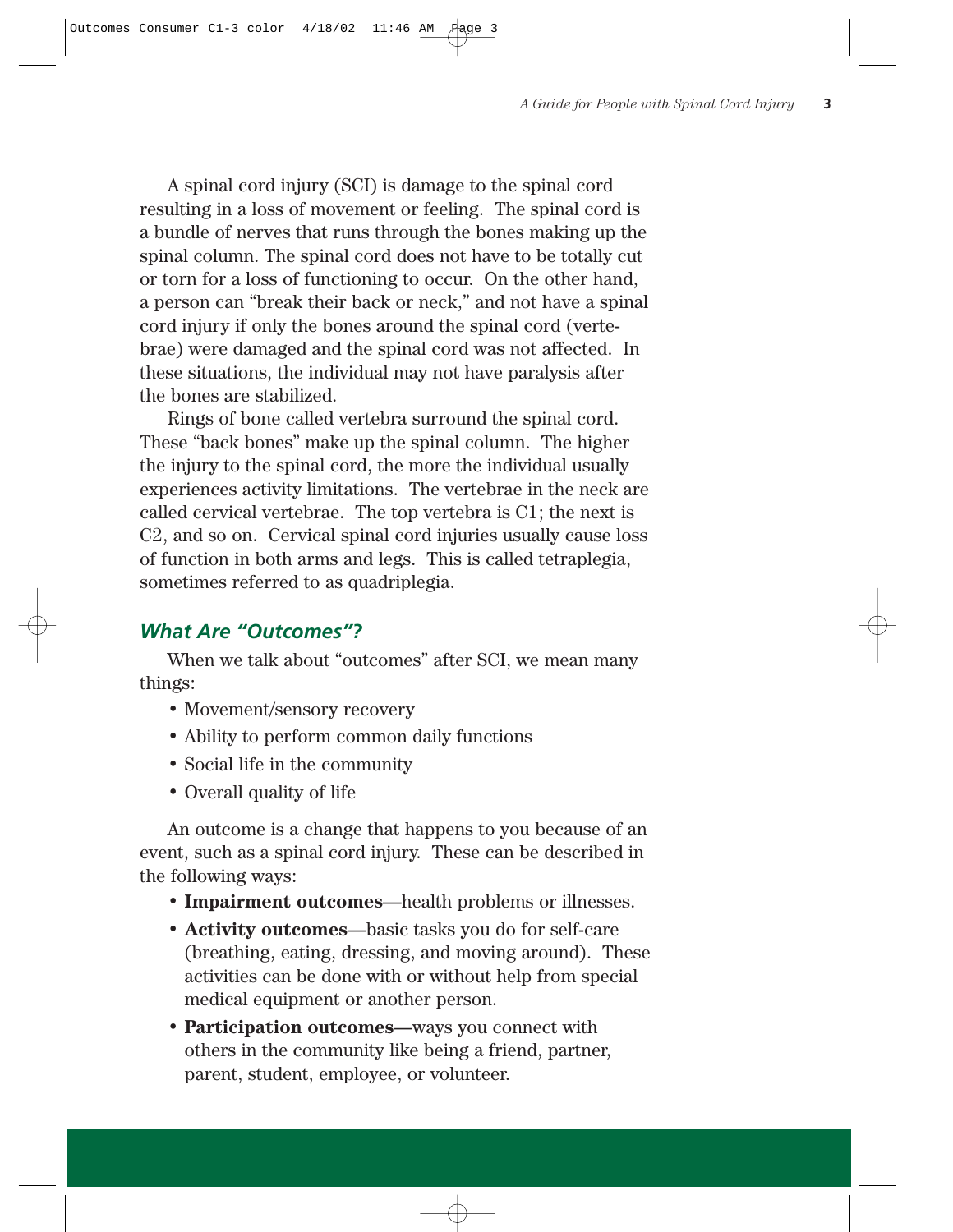• **Life satisfaction outcomes**—reports from you of how you see yourself and your quality of life.

This Guide focuses mostly on *activity outcomes*. The other outcomes described above are difficult to explain for each person. You should think about ways to pursue your own interests following your injury. Ways you can participate may include:

- Connecting with other people (in person, by telephone, or by email).
- Changing your physical environment and lifestyle to allow you to do your job, go to school, and have fun.
- Asking your friends, family, and others for suggestions.
- Planning to stay healthy, active, and satisfied (ask your health-care team).
- Going back to school and continuing your education.

# **This Guide is an educational tool!**

Feel free to share it with your health-care providers when you discuss what activities you may expect to do one year after injury. The recommendations within this consumer guide are based on scientific research used in the Consortium's clinical practice guideline (CPG) *Outcomes Following Traumatic Spinal Cord Injury: Clinical Practice Guidelines for Health-Care Professionals* published in September 1999. Order your copy by calling the PVA Distribution Center toll-free at **(888) 860-7244** or download a free copy by visiting the Consortium for Spinal Cord Medicine web site at **www.scicpg.org.**

#### *What Influences Outcomes after SCI?*

A spinal cord injury changes many things. Those changes depend on many factors. Each part of the bundle of nerves called the spinal cord controls different parts of the body.

By now, you know what "C1–3" means, but friends and family members may find some explanation helpful. The spine has four sections: cervical (C), thoracic (T), lumbar (L), and sacral (S). It also has 33 bones, called vertebrae. Each vertebra is associated with a spinal nerve. A simple system of one letter and one number acts as shorthand for the SCI (Figure 1). The letter shows the section, and the number shows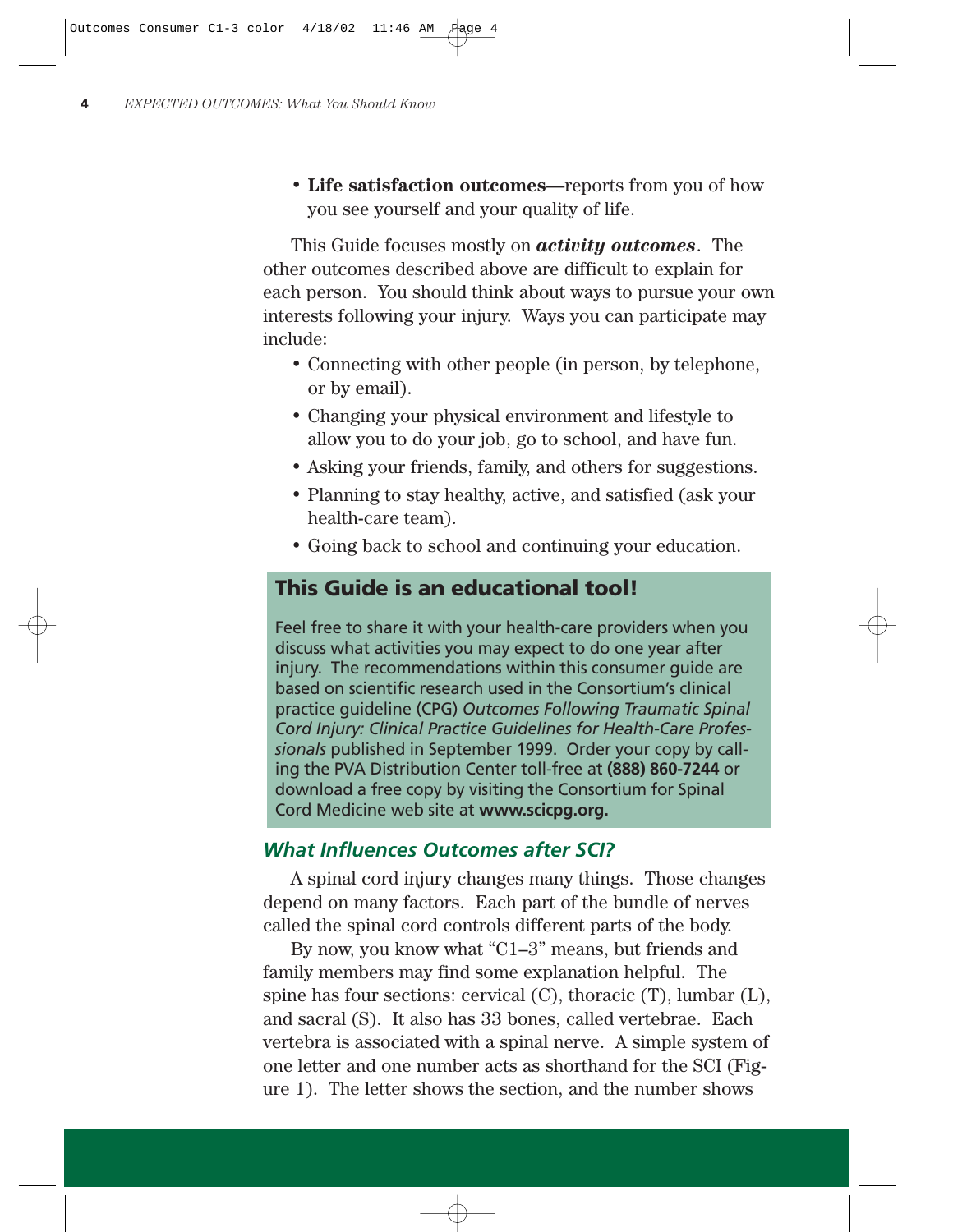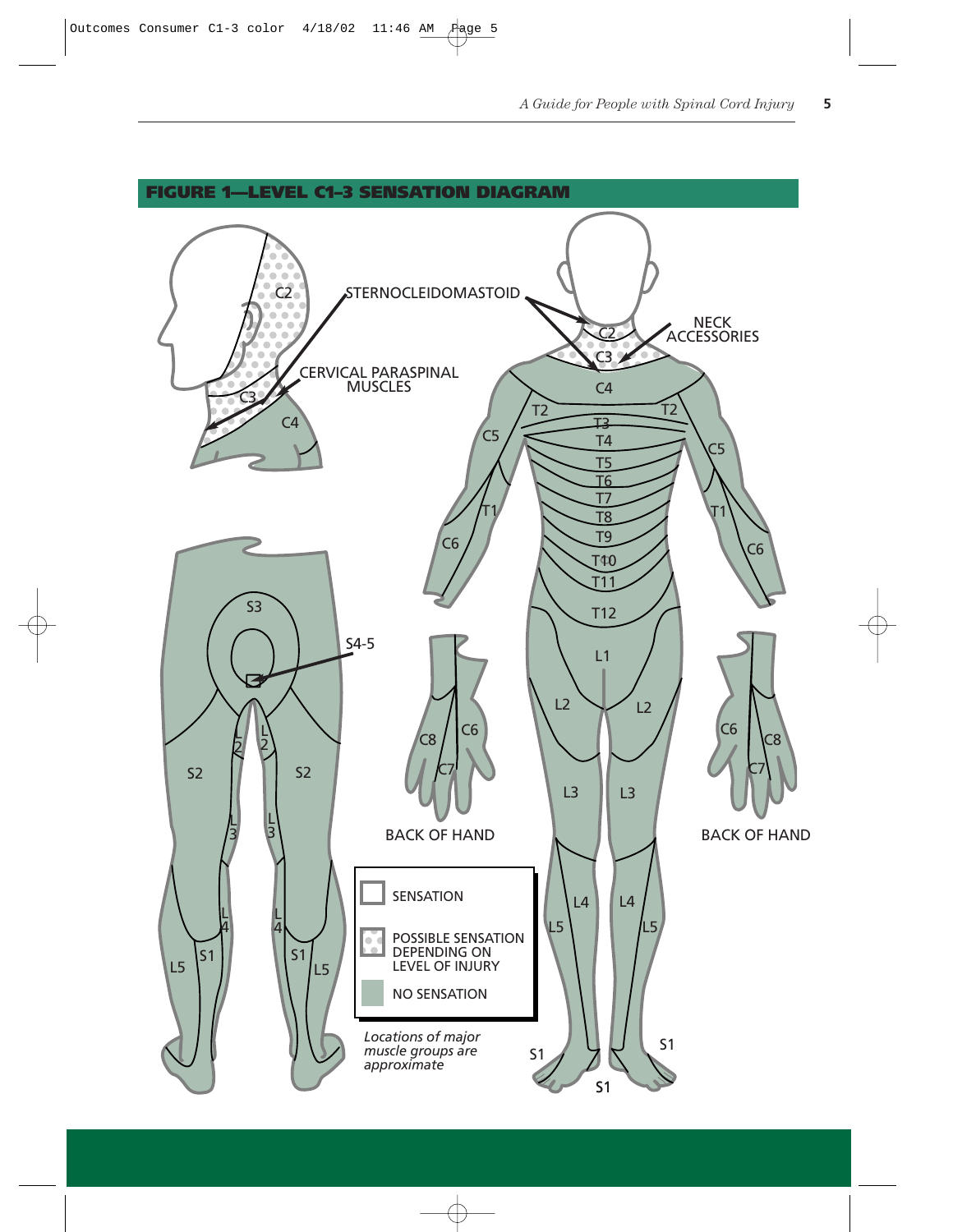the injured nerves. The level of injury determines what parts of the body lose muscle and sensory function. The severity or completeness of the injury determines whether some or all motor and sensory function is lost. This guide is intended for someone with complete paralysis below C1–3.

Cervical (neck) injuries usually result in four-limb paralysis called tetraplegia. People with complete C1–3 SCI are able to speak, swallow, and control head movement, but do not have the ability to move their arms or legs. They will lose the ability to cough and breathe. Injuries at the C1–3 level require mechanical ventilation.

The position of key muscle groups still working after a C1–3 spinal cord injury are indicated in Figure 1. They may include:

- Sternocleidomastoid (rotates and flexes neck)
- Cervical paraspinal muscles (extend neck)
- Neck accessories (assist with speech and swallowing)

Other factors affect outcomes. They include:

- Health before injury
- Current general health status and body build
- Age
- Associated injuries
- Secondary complications
- Support network of family and friends
- Financial situation
- Home and work environment (accessibility; attitudes)
- Access to and availability of healthcare and rehabilitation services
- Participation in community activities

# *What Activity Outcomes Can I Expect after a C1–3 Spinal Cord Injury?*

Table 1 lists life activities, such as breathing, eating, dressing, and moving around. For each activity, it explains what many people with a C1–3 SCI can reasonably expect one year after injury. This table can help you and your health-care team set short- and long-term goals.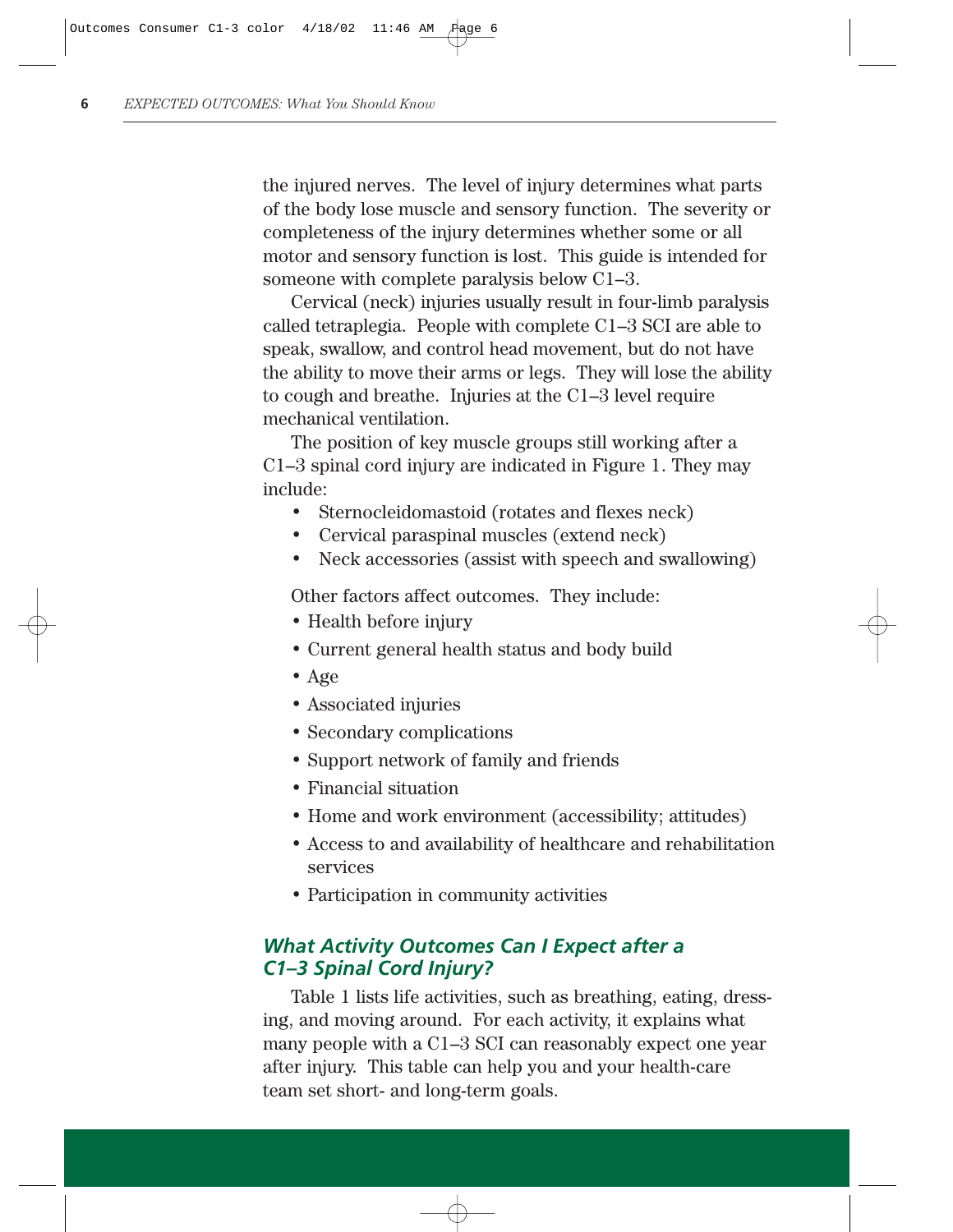It is important to understand what "reasonably expect" means. **Table 1 uses averages.** In the real world, outcomes vary from person to person for the same level of injury. Your health-care team can help to set goals for you since outcomes are very specific to each person.

#### **Important:**

Table 1 is a general guide for expected outcomes for a C1–3 complete spinal cord injury. **It's a goal to work toward, not a guarantee!** For every activity listed, some will not be appropriate or achievable for everyone with a C1–3 SCI. Your outcomes may not match table 1 within the timeframe suggested or you may exceed the goals listed. The expected outcomes listed here are based on research and clinical experience, but they're based on other people with SCI—not on you.

The outcomes in table 1 are described in terms of the need for help with specific activities. The table has three categories: independent (I), some assist (S), or total assist (T). Activities including mobility and communication have more than one category marked. It may be possible to have some movement of your neck with a C1–3 spinal cord injury. However, outcomes vary from person to person. Most C1–3 injured people need a ventilator to assist in breathing. Individuals will require the total assistance of a caregiver to transfer from surface to surface. Depending upon what equipment is available to the individual and the accessibility of their environment, their level of assistance will vary. For instance, a person with a chin-driven power wheelchair or high-tech computer access may be independent in their mobility and communications, but will require assistance for set up.

Special equipment you may need or want is also listed. Your rehabilitation treatment team may have different suggestions. Equipment needs, like outcomes, may change over time.

*Availability of personal care assistance* for individuals with C1–3 SCI is expected to be 24-hour care, which includes homemaking. With a C1–3 injury, you should be able to explain everything an assistant needs to know about your care. But, you will require assistance to perform all of your activities of daily living and to meet basic care and safety requirements.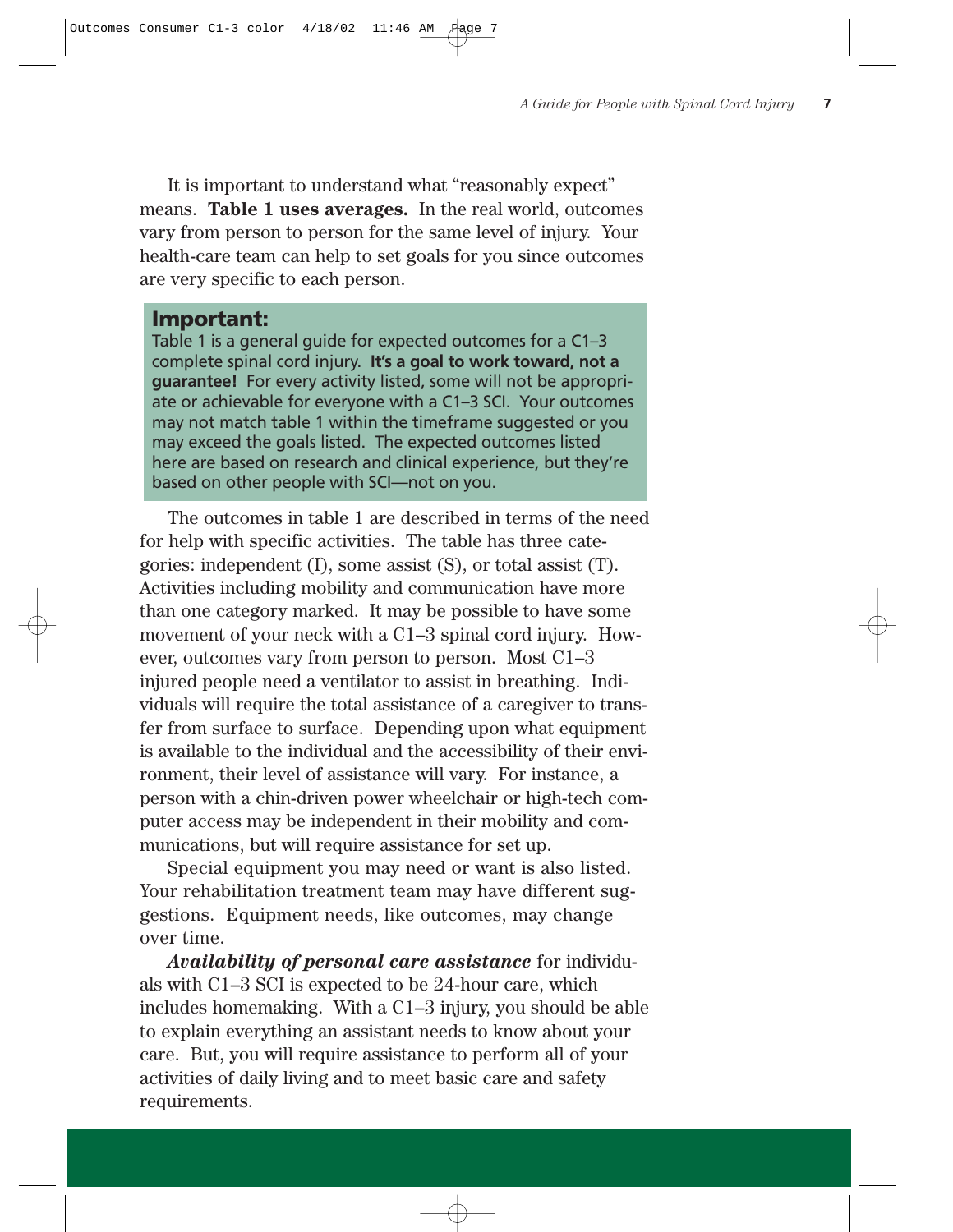| <b>TABLE1</b>                                        |            |                                                                                                                                                              | ASSISTANCE TYPE:                       |
|------------------------------------------------------|------------|--------------------------------------------------------------------------------------------------------------------------------------------------------------|----------------------------------------|
|                                                      |            | Expected Outcomes-Level C1-3 Complete Spinal Cord Injury                                                                                                     | I=Independent                          |
| Name:                                                |            | Date:                                                                                                                                                        | S=Some Assist<br><b>T=Total Assist</b> |
| Individual Goals recommended by:                     |            |                                                                                                                                                              |                                        |
|                                                      | Assistance |                                                                                                                                                              |                                        |
| Activity                                             | Type       | Equipment*/Comments                                                                                                                                          | Individual Goals                       |
| Breathing                                            | ⊢          | -Backup for power failure<br>-Vent tray for wheelchiar<br>(generator or batteries)<br>-1 portable ventilator<br>-1 bedside ventilator<br>-Device for suction |                                        |
| Eating                                               |            |                                                                                                                                                              |                                        |
| Bathroom Functions:<br>-Bladder care<br>-Bowel care  | ⊢ ⊢        | If roll-in shower available:<br>-padded reclining shower<br>commode chair                                                                                    |                                        |
| Personal care:<br>-Grooming<br>-Dressing<br>-Bathing | ⊢ ⊢ ⊢      | If roll-in shower available:<br>-Padded reclining shower<br>Bathing equipment:<br>-Handheld shower<br>commode chair<br>-Shampoo tray                         |                                        |
| Pressure Relief<br>Positioning                       | 51         | -Power recline, and /or tilt function<br>-Pressure-relief cushion<br>-Postural support and head control<br>devices as needed<br>Wheelchair:                  |                                        |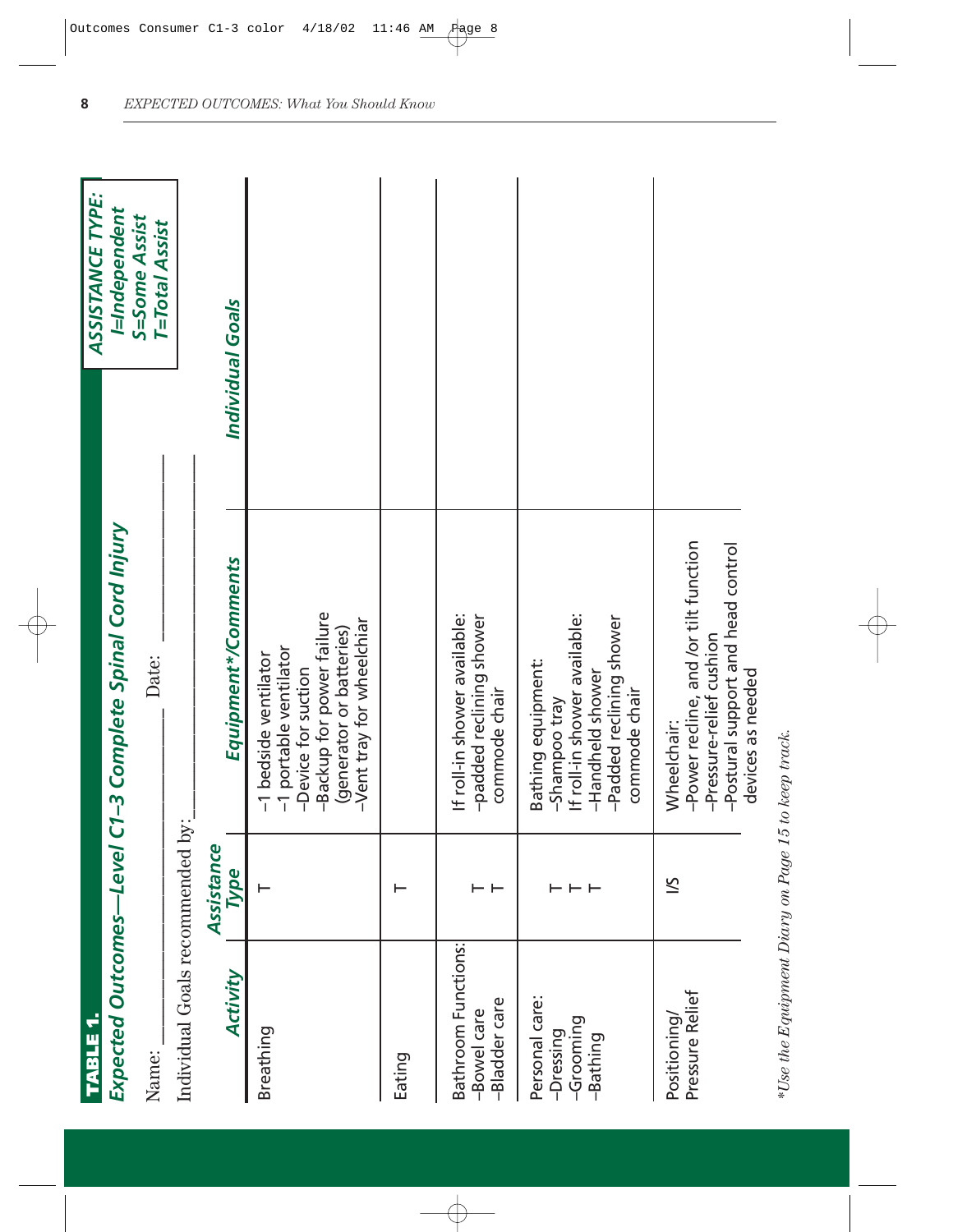| Pressure Relief cont.<br>Positioning/                                 |       | -Specialty bed or pressure-relief<br>May be needed<br>-Hand splints<br>mattress<br>Bed:                                                |
|-----------------------------------------------------------------------|-------|----------------------------------------------------------------------------------------------------------------------------------------|
| Mobility:<br>-Bed                                                     |       | -Full electric hospital bed with<br>Bed:                                                                                               |
| -Transfers                                                            |       | Trendelenburg feature and side rails<br>-Transfer board<br>Transfers:                                                                  |
| -Wheelchair use                                                       |       | -Power recline and/or tilt wheelchair<br>-Power or mechanical lift with sling<br>with head, chin, or breath control<br>Wheelchair use: |
| -Standing                                                             |       | -Manual recline wheelchair<br>-Tilt table<br>Standing:                                                                                 |
| -Transportation                                                       |       | -Attendant-operated van (e.g., lifts,<br>-hydraulic standing table<br>-Accessible public transit<br>Transportation:<br>tie-downs) or   |
| keyboard and tele-<br>(Handwriting and<br>Communication<br>phone use) | I/S/I | -Environmental control unit<br>-High-tech computer access<br>Adapted equipment<br>-Mouth stick                                         |
| Homemaking                                                            |       |                                                                                                                                        |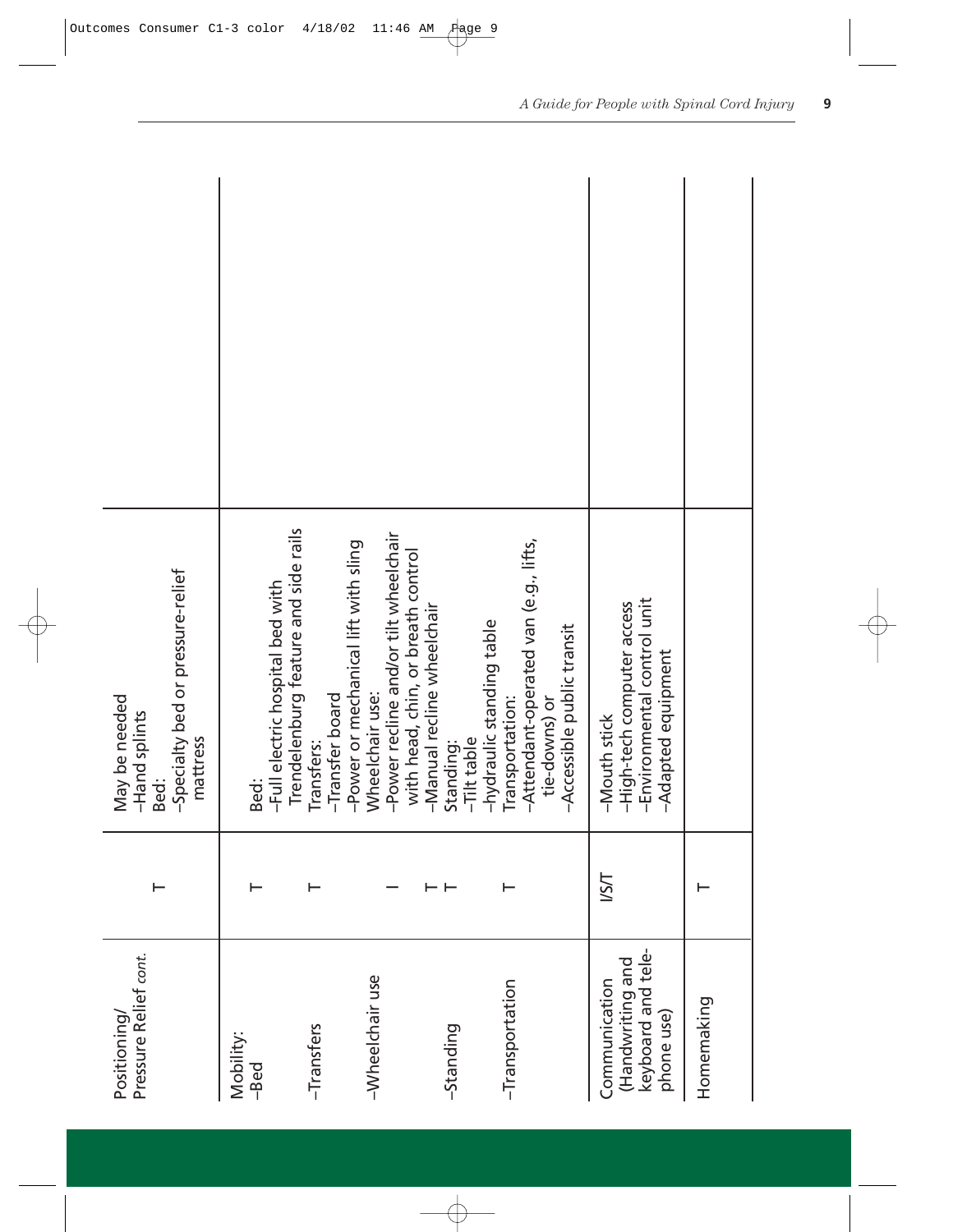It's a good idea for you and your health-care team to check your equipment from time to time to make sure it's in good shape and working well for you. As you age, your equipment needs may change. Rehabilitation staff can keep you up-todate about new designs and products that may fit your changing needs.

Modifications to your home and workplace will be needed for you to do as much as possible. **Safety and accessibility are significant considerations**. Ask your rehabilitation staff for referrals to rehabilitation therapists who specialize in accessibility for an evaluation of your home and work environments. This should provide you with helpful architectural and other changes that may help you accomplish as much as possible.

Activities can change over time. They can improve, lessen, or both. Keep in touch with your health-care team for regular reviews of how you are doing. They may be able to help meet your needs with different services, assistance, equipment, or repairs.

It is important to know that changes and improvements in function will not happen all at once. **Rehabilitation is a lifetime process**…it does not end when you leave the rehabilitation facility. In order to master your life after a spinal cord injury, you will need courage, commitment, and a sense of challenge.

A spinal cord injury does not necessarily lessen satisfaction with life. Life satisfaction is your answer to the question, "Is my life going well, according to the standards that I choose to use?" Your degree of life satisfaction is **not** strongly related to your type or your level of SCI. For example, some people with C1–3 spinal cord injury can be more satisfied with their lives than people without a spinal cord injury or with other types of SCI. You will notice that your perspective on life will change with time. As one individual noted, "The person I am after a spinal cord injury is different, but improved from the way I used to be. I still wouldn't mind visiting the old me, however." Satisfied people have been found to take better care of themselves, maintain their health, and prevent medical complications.

Your personal satisfaction is more related to ways you connect with others in the community. Therefore, your ability to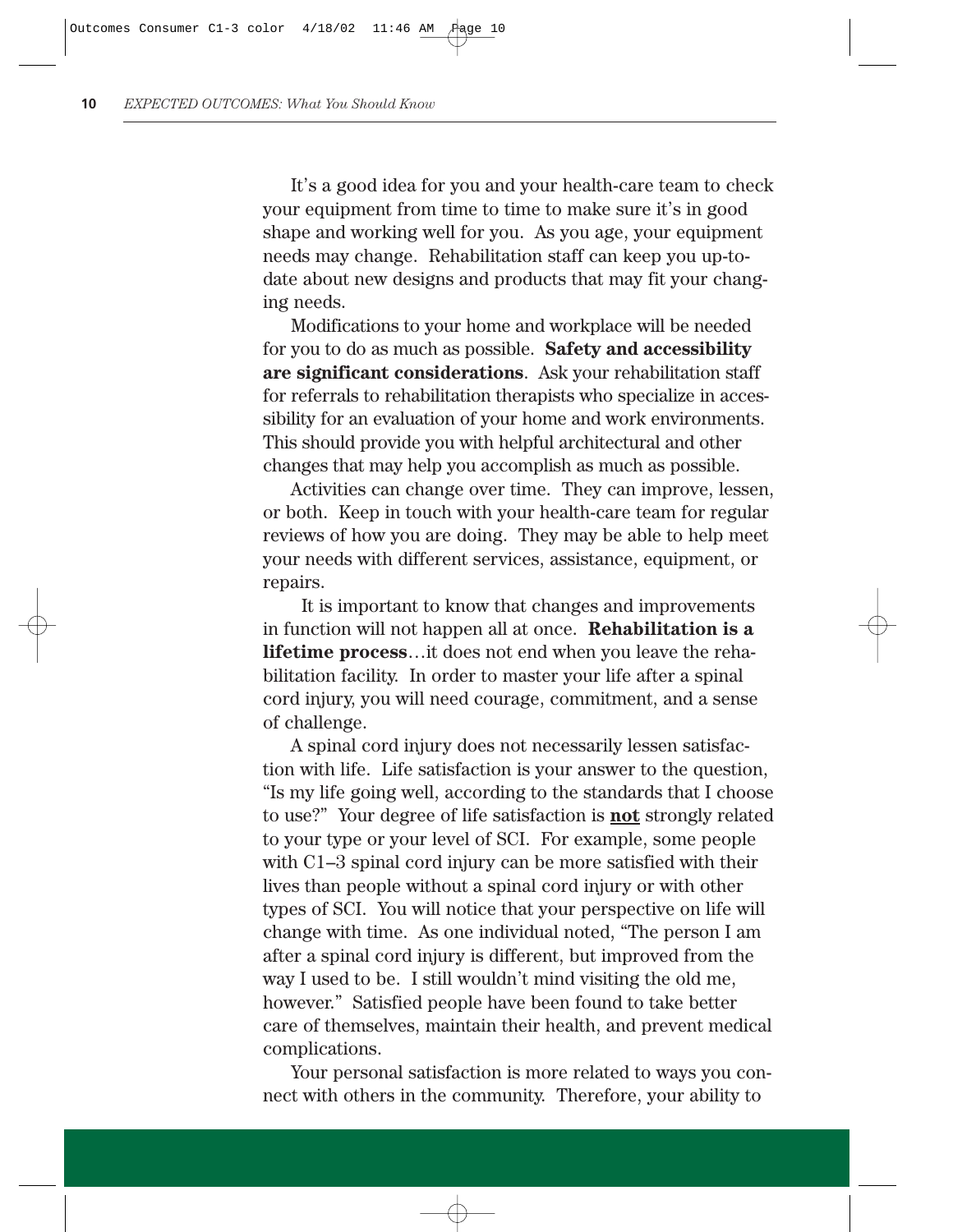form friendships or be a partner, student, employee, or volunteer is very important. For people with high cervical injuries, it requires effort to manage personal care, get out in the community, and make productive uses of time. Sometimes a brief review of participation outcomes (social life in the community) can help you stretch your imagination and think of ways to improve things (see **table 2** below).

| <b>TABLE 2:</b>                                                             |                                                                                                                                                                                    |  |  |  |  |  |  |
|-----------------------------------------------------------------------------|------------------------------------------------------------------------------------------------------------------------------------------------------------------------------------|--|--|--|--|--|--|
| <b>Questions and Actions</b>                                                |                                                                                                                                                                                    |  |  |  |  |  |  |
| <b>Questions</b>                                                            | <b>Actions</b>                                                                                                                                                                     |  |  |  |  |  |  |
| Is there adequate money to<br>meet housing, food, and<br>health-care needs? | Review benefits.<br>$\bullet$<br>Budget with your financial planner, social worker, or<br>case manager.                                                                            |  |  |  |  |  |  |
| How do I make and keep<br>friendships and relationships?                    | Review your skills with your counselor or psychologist.<br>Join a peer group.                                                                                                      |  |  |  |  |  |  |
| How can I best organize and<br>manage my care?                              | Discuss personal care management with your health<br>educator.                                                                                                                     |  |  |  |  |  |  |
| How can I feel useful and<br>productive?                                    | Discuss vocational, volunteer, and education options<br>with your vocational counselor.<br>Work, go back to school, or volunteer.                                                  |  |  |  |  |  |  |
| How do I get around in my<br>community?                                     | Discuss transportation and community mobility with<br>$\bullet$<br>your case manager, rehabilitation therapist, social<br>worker, independent living center, or local PVA chapter. |  |  |  |  |  |  |

Meaningful activities are available to people with even the more physically limiting spinal cord injuries. During rehabilitation, you learned the need to become an expert on spinal cord injury so you could educate your family, friends, partners, and personal care attendants. In addition to education, it is important to advocate assertively for your needs. This is sometimes difficult to do, but is important if you are to succeed in developing a satisfying life in which you make meaningful contributions to your community and achieve important things you want.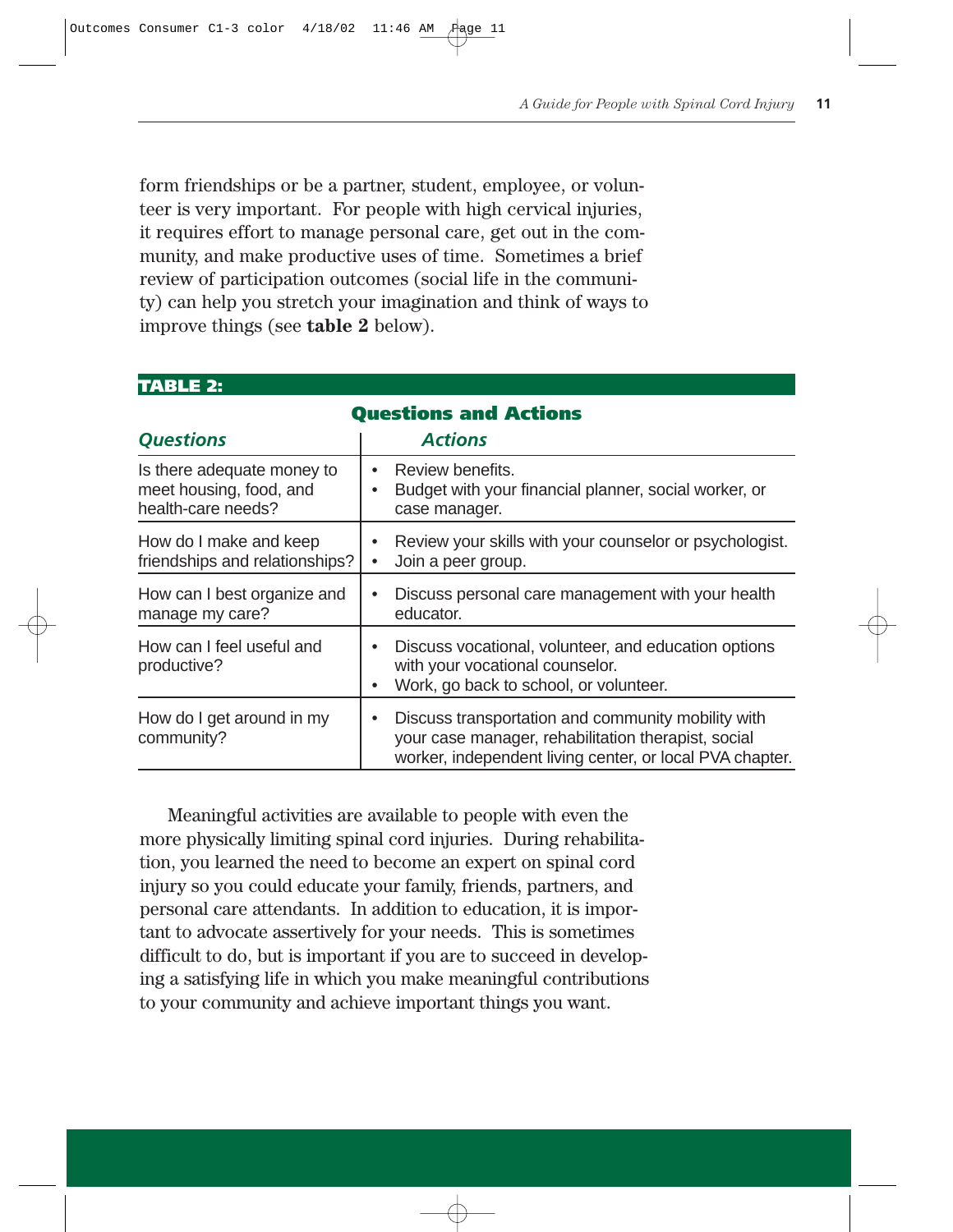# *Appendix A*

# *Resources for People with SCI*

*Look in your local phone book to find federal, state, county, and local government agencies. For information on local resources, call the National Council on Independent Living at (703) 525-3406 or check the Internet at www.spinalcord.uab.edu.*

#### **Housing**

Assisted living; personal care homes; return to own home; independent living centers; state veterans homes; nursing home placement; housing authority for subsidized housing and rental aid programs; local realtor; U.S. Department of Housing and Urban Development.

#### Finances

Supplement Security Income (SSI); Social Security Disability Income (SSDI); VA\* for veterans who served in wartime or are connected to a branch of military service; workers' compensation; food stamps; Aid to Families with Dependent Children (AFDC); State department of rehabilitation services.

#### **Transportation**

Local public transit authority; area agency on aging; state division of rehabilitation services; Medicaid taxi services; VA\*; independent living centers; places of worship (churches, synagogues, mosques); rental van services.

#### Caregiver support

VA\* for respite for veterans; respite care through local hospitals and nursing homes; homemaker services through VA\* or state funding; local support groups; mental health center or professional; the National Caregivers Association.

#### Personal care assistance

Home health agencies; independent living centers; family members; training of people who can hire and manage their own employees; Medicaid waiver programs; state funding options; VA\*.

#### Peer support

Independent living centers; local rehabilitation hospitals; PVA\*; National Spinal Cord Injury Association; local SCI or PVA\* chapters; disabilityspecific support groups.

#### Home access

Independent living centers; civic groups; houses of worship; state department rehabilitation services; Medicaid waiver programs; VA\*; PVA\* Architecture; workers' compensation.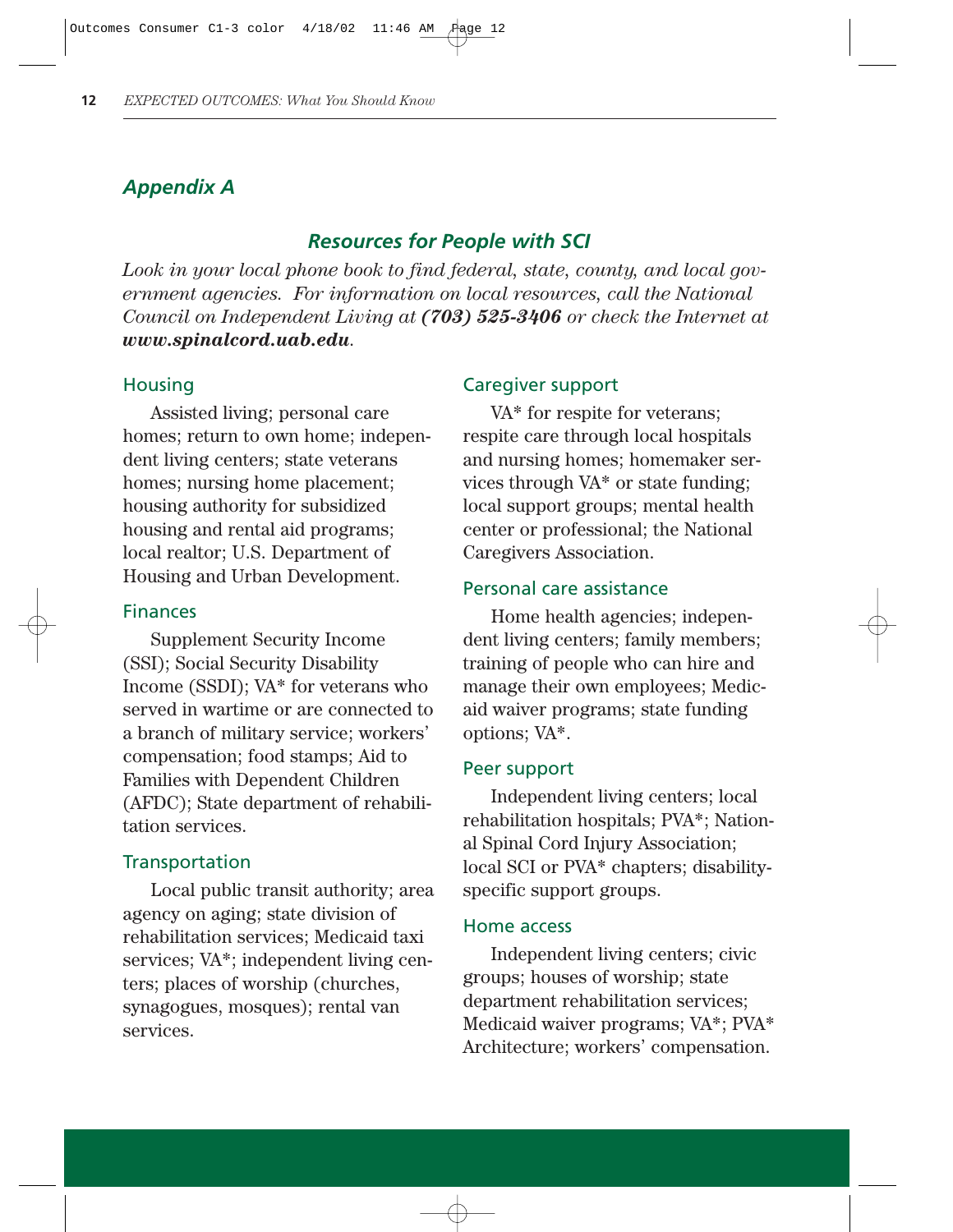#### Adaptive equipment

VA\*; independent living centers; PVA\*; National Spinal Cord Injury Association; Medicare; private insurance.

#### Leisure, sports, and recreation

Independent living centers; PVA\*; National Spinal Cord Injury Association; houses of worship; YMCA/YWCA; local fitness centers; county parks and recreation service; Chamber of Commerce; state sports associations; senior citizen centers.

# Individual, family, and caregiver support

Independent living centers; local rehabilitation hospitals; mental health center or professional; local SCI or PVA\* chapters; disability-specific support groups.

#### Jobs, vocational help

State employment agency; independent living centers; state division of rehabilitation services; VA\*.

*\*VA = Department of Veterans Affairs; PVA = Paralyzed Veterans of America. References to VA are appropriate for veterans only.*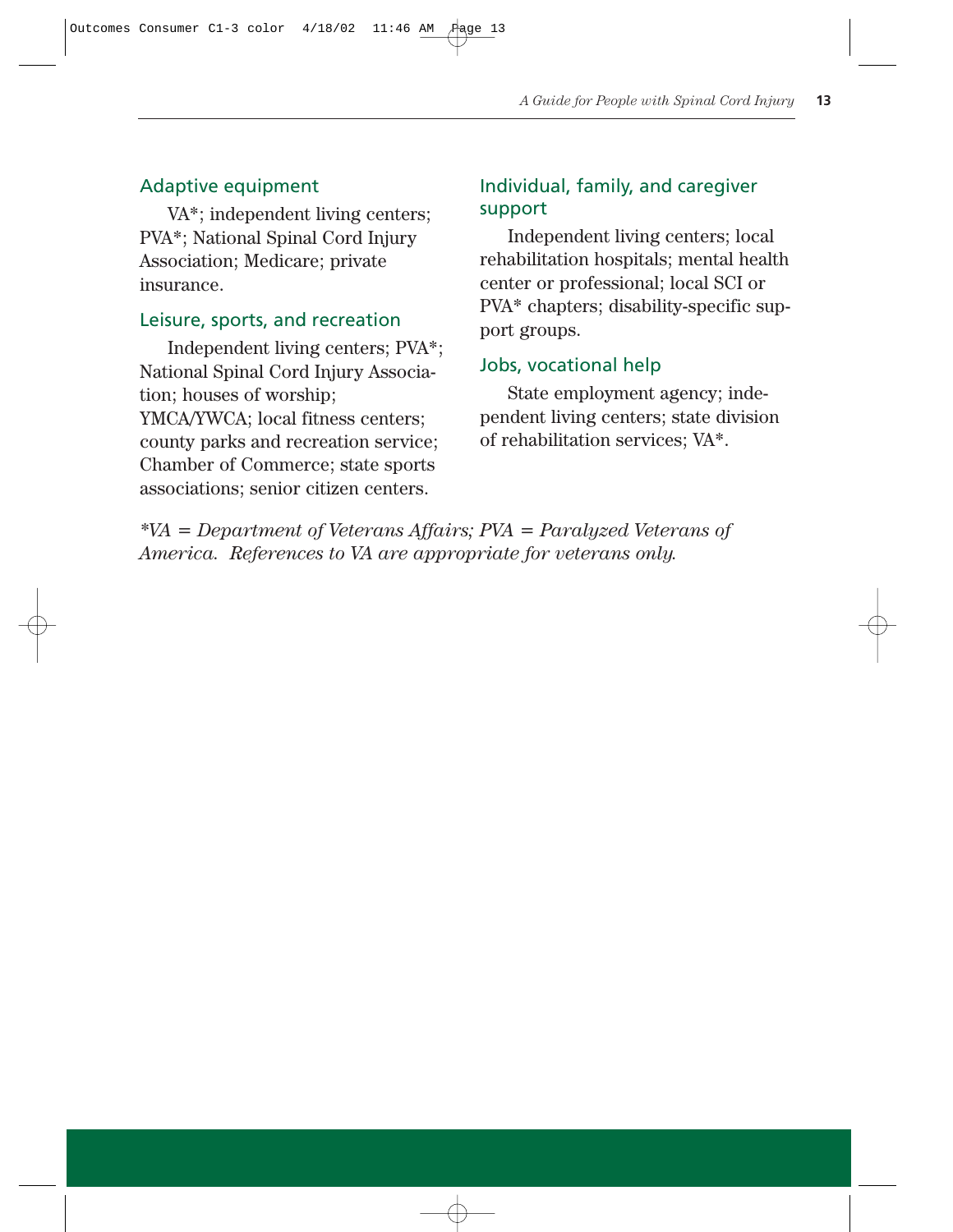# **Medical History**

| Name                                               |
|----------------------------------------------------|
|                                                    |
| Date of spinal cord injury: $\frac{1}{2}$ /        |
| Level of injury: $\Box$ Complete $\Box$ Incomplete |
| Allergies, including medications:                  |
|                                                    |
|                                                    |
|                                                    |

List medications taken regularly (prescription and over-the-counter):

|                                               | 8.                  |
|-----------------------------------------------|---------------------|
|                                               | 9.                  |
|                                               |                     |
| 5.<br><u> 1989 - Johann Barbara, martin a</u> | 11. $\qquad \qquad$ |
| 6.                                            |                     |

List medications taken as needed (prescription and over-the-counter):

|    |                                                           | 7. <u>_____________________</u> |
|----|-----------------------------------------------------------|---------------------------------|
|    | 2. $\overline{\phantom{a}}$                               | 8.                              |
|    |                                                           |                                 |
|    |                                                           |                                 |
| 5. | <u> 1980 - Johann Barbara, martin amerikan personal (</u> |                                 |
| 6. |                                                           |                                 |
|    |                                                           |                                 |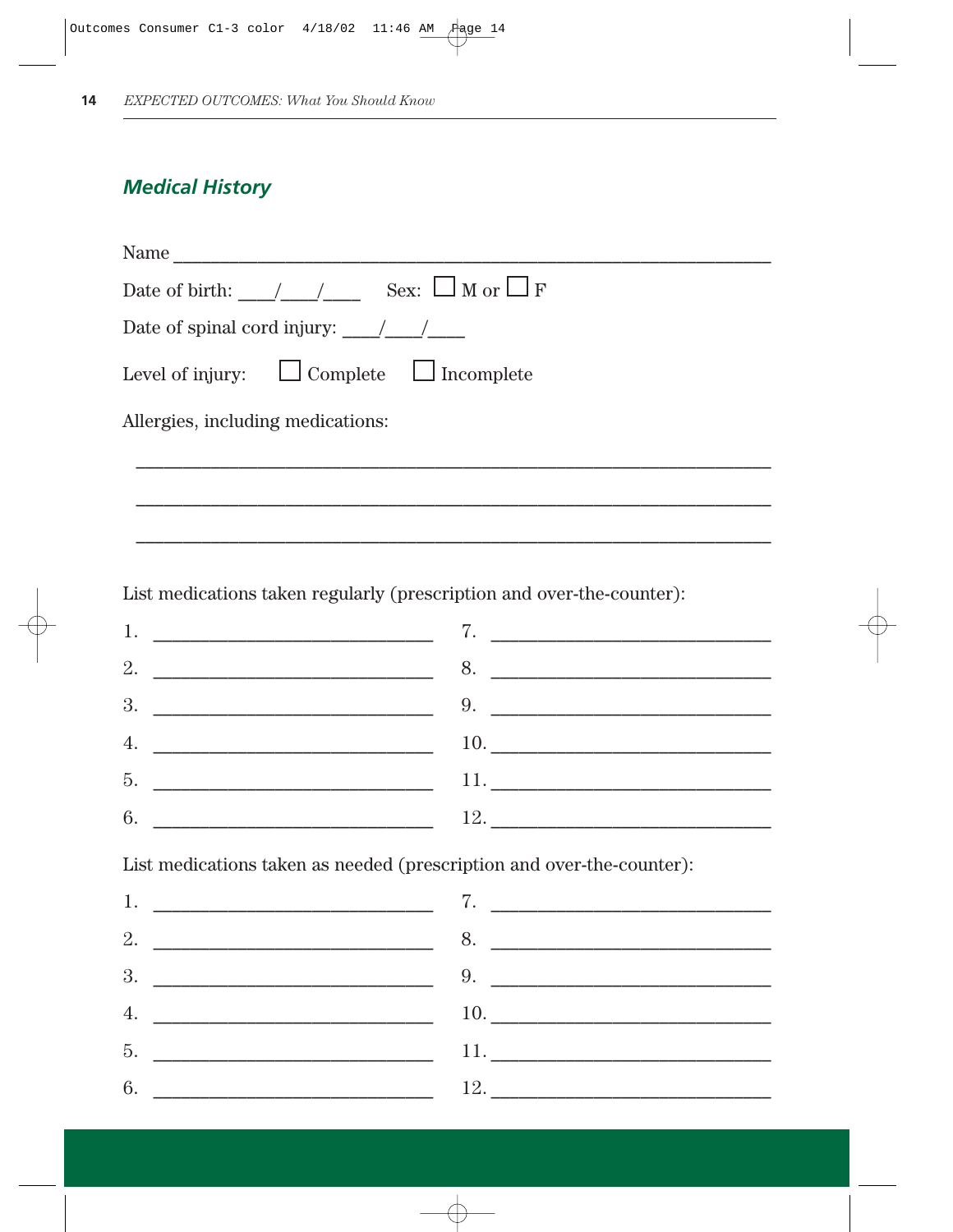| $-$ quip $n$ c $n$ , $\boldsymbol{\nu}$ iui y<br>(e.g., wheelchair, bed, cushion(s), mattress/overlay, shower chair/comm |  |  |  |  |  |  |  |  |  |  |  |
|--------------------------------------------------------------------------------------------------------------------------|--|--|--|--|--|--|--|--|--|--|--|
| Warranty<br>Expiration                                                                                                   |  |  |  |  |  |  |  |  |  |  |  |
| Date<br>received                                                                                                         |  |  |  |  |  |  |  |  |  |  |  |
| Vendor/<br>Manufacturer                                                                                                  |  |  |  |  |  |  |  |  |  |  |  |
| Serial<br>Number                                                                                                         |  |  |  |  |  |  |  |  |  |  |  |
| Size                                                                                                                     |  |  |  |  |  |  |  |  |  |  |  |
| <b>Item Type</b>                                                                                                         |  |  |  |  |  |  |  |  |  |  |  |

# *Equipment Diary*

(e.g., wheelchair, bed, cushion(s), mattress/overlay, shower chair/commode)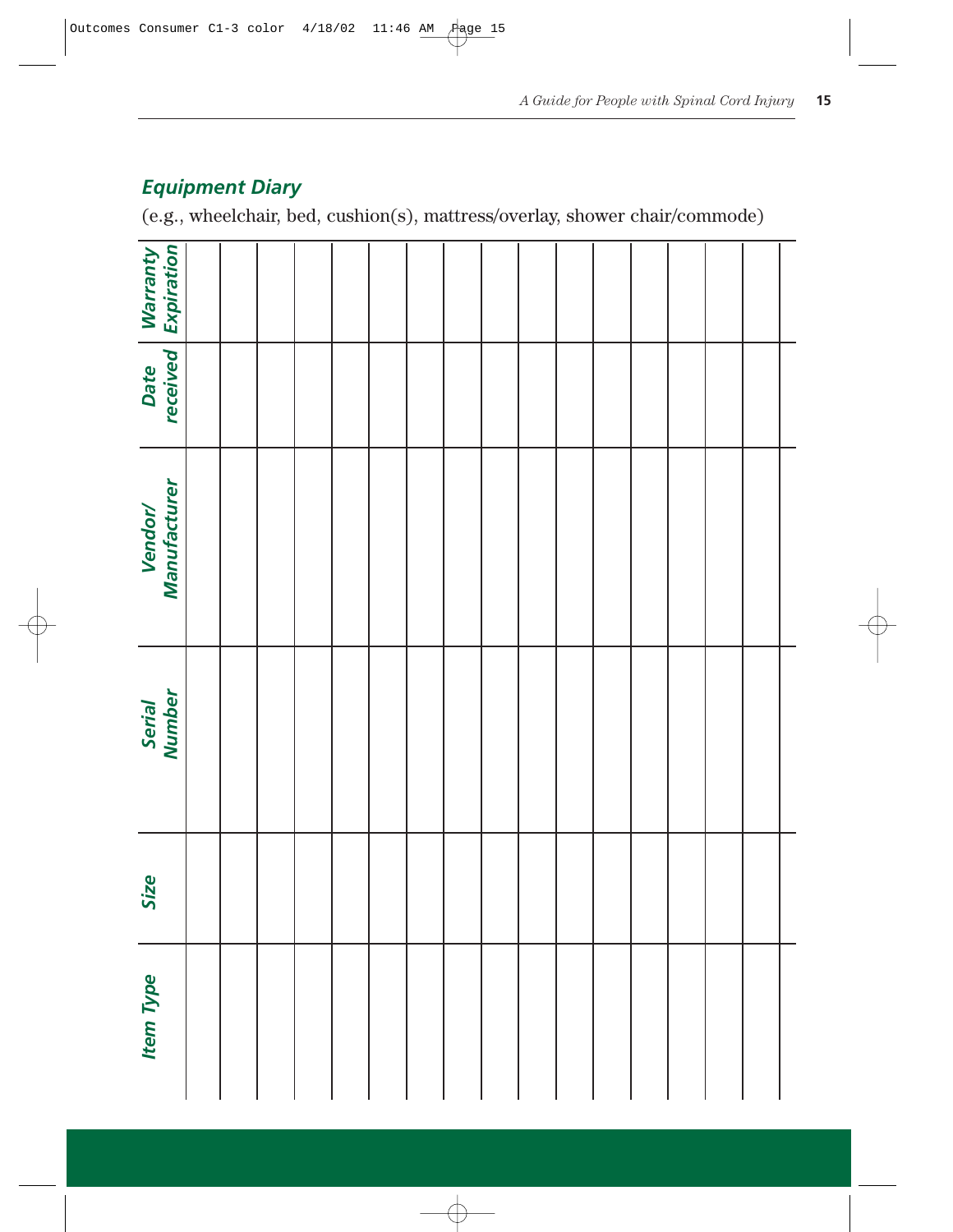# **Emergency Information**

| $\begin{minipage}[c]{0.9\linewidth} \textbf{Relationship:} \end{minipage} \vspace{0.05in} \begin{minipage}[c]{0.9\linewidth} \textbf{Relation} & \textbf{Sh} & \textbf{St} & \textbf{St} & \textbf{St} & \textbf{St} & \textbf{St} & \textbf{St} & \textbf{St} & \textbf{St} & \textbf{St} & \textbf{St} & \textbf{St} & \textbf{St} & \textbf{St} & \textbf{St} & \textbf{St} & \textbf{St} & \textbf{St} & \textbf{St} & \textbf{St} & \textbf{St} & \textbf{St} & \textbf{St$ |  |
|----------------------------------------------------------------------------------------------------------------------------------------------------------------------------------------------------------------------------------------------------------------------------------------------------------------------------------------------------------------------------------------------------------------------------------------------------------------------------------|--|
|                                                                                                                                                                                                                                                                                                                                                                                                                                                                                  |  |
|                                                                                                                                                                                                                                                                                                                                                                                                                                                                                  |  |
| <b>Insurance Information</b>                                                                                                                                                                                                                                                                                                                                                                                                                                                     |  |
| Name of Insurance Company:                                                                                                                                                                                                                                                                                                                                                                                                                                                       |  |
| Identification Number:                                                                                                                                                                                                                                                                                                                                                                                                                                                           |  |
|                                                                                                                                                                                                                                                                                                                                                                                                                                                                                  |  |
|                                                                                                                                                                                                                                                                                                                                                                                                                                                                                  |  |
| <b>Attendant/Caregiver Information</b>                                                                                                                                                                                                                                                                                                                                                                                                                                           |  |
|                                                                                                                                                                                                                                                                                                                                                                                                                                                                                  |  |
|                                                                                                                                                                                                                                                                                                                                                                                                                                                                                  |  |

| City:                   |  |
|-------------------------|--|
| Home Phone: $(\_\_\_\_$ |  |
|                         |  |
| Pager Number: ( )       |  |
| Email Address:          |  |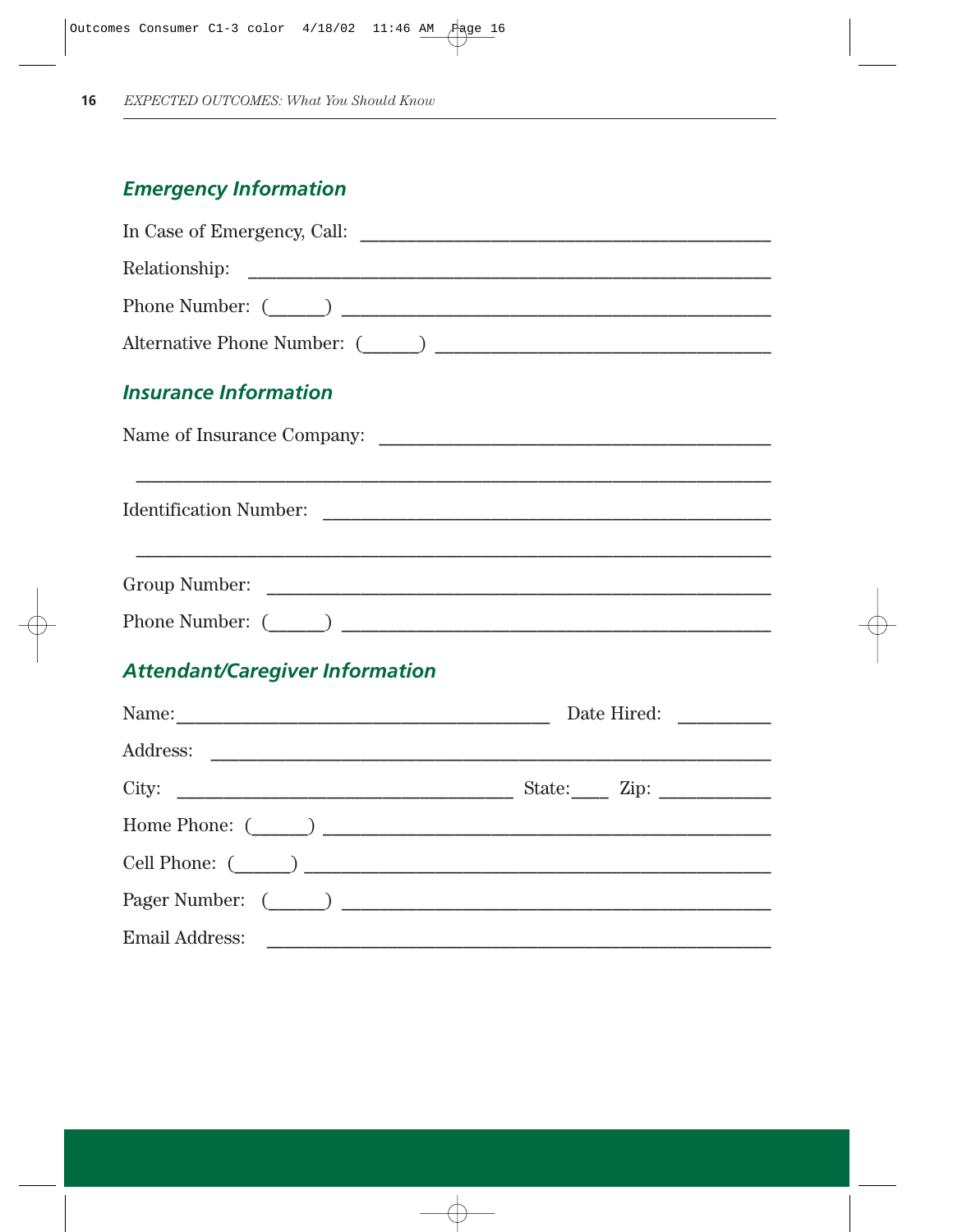# *Acknowledgements*

The Consortium for Spinal Cord Medicine Clinical Practice Guidelines is composed of 19 organizations committed to improving spinal cord injury (SCI) care and treatment. The Consortium Steering Committee established a clinical guideline development (CPG) panel to make recommendations on expected outcomes following SCI. The recommendations within this consumer guide are based on scientific research compiled from 1966 to 1999 and used in the Consortium's CPG *Outcomes Following Traumatic Spinal Cord Injury: Clinical Practice Guidelines for Health-Care Professionals.* The CPG development panel was assisted by an expert team from the University of North Carolina at Chapel Hill who reviewed the literature and determined the quality of the research. Paralyzed Veterans of America provided financial support and administrative resources for all aspects of guideline and consumer guide development.

The consumer guide panel was chaired by Gale Whiteneck and consisted of five members with experience in assessment of functional outcomes following spinal cord injury—Carole Adler, Sharon Blackburn, Robert Hendricks, Kelly Johnson, and Harley Thomas. Meeting life's demands in spite of a spinal cord injury requires much adaptation. For many with SCI, limitations in

activities of daily living are a major life-limiting problem. Creation of this series of consumer guides required a diverse, experienced, and sensitive panel. The Consortium would like to thank all members of the consumer guide panel for providing the essential ingredients of knowledge, experience, empathy, and practicality.

The Consortium is also appreciative of the outstanding work of the entire PVA publications support staff. In particular, the Consortium would like to recognize graphic designer and illustrator Sarah Ornstein, PVA Senior Editor Patricia E. Scully, Project Administrator Dawn M. Sexton, and Consortium Coordinator J. Paul Thomas. Also, we would like to recognize professional writer Barbara Shapiro for her work on the initial draft document.

In the end, it is those with SCI who are continually living with their injury are the best evaluators of a teaching tool such as this consumer guide. The Consortium would like to thank the consumer focus group for their critical review and comments on the manuscript, including Chairman Fred Cowell, Ronald Amador, Craig Bash, Robert Herman, Ronald Hoskins, Kenneth Huber, and John Jackson. Their varied life experiences with SCI provided wise perspectives that refined and improved the consumer guide.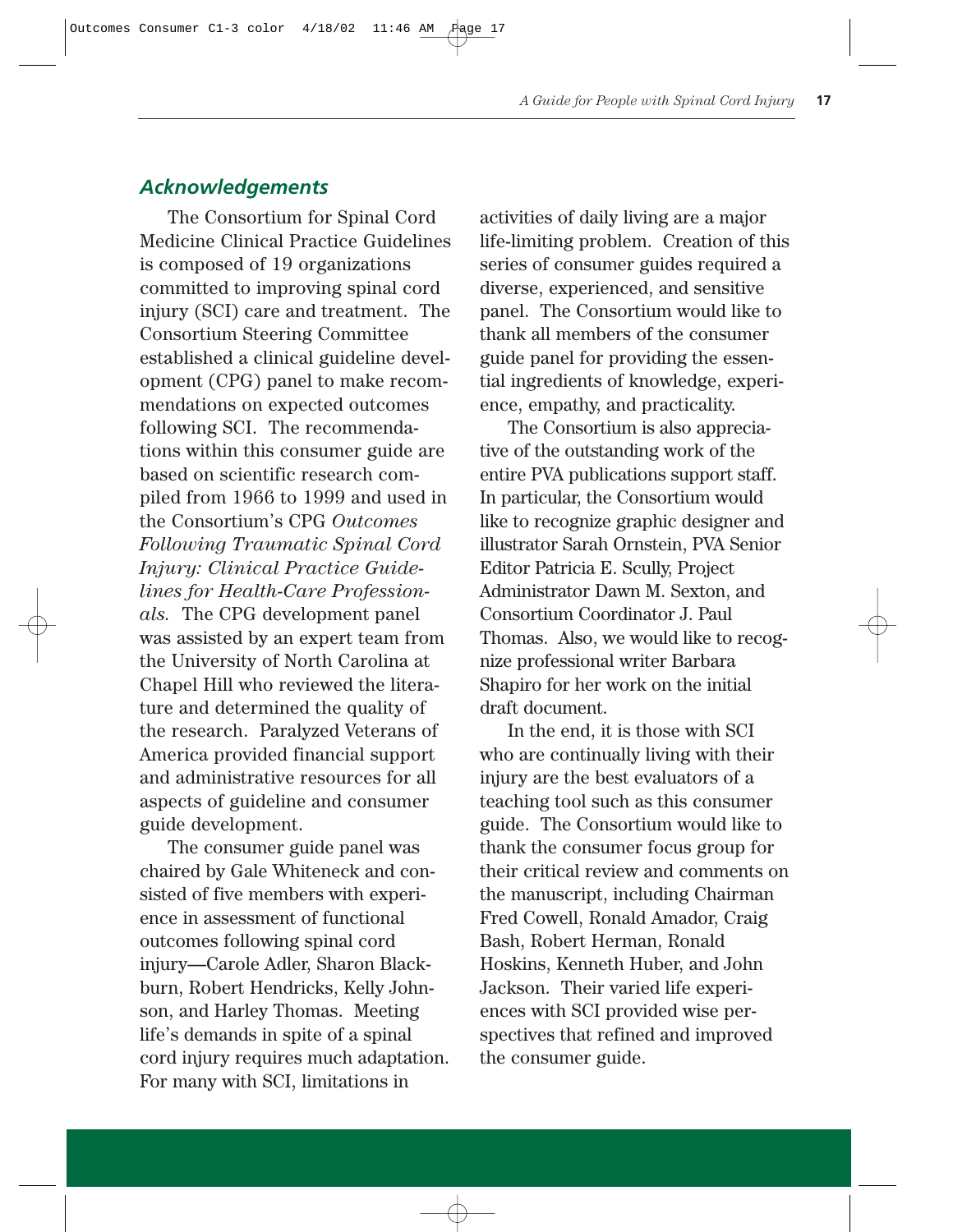Finally, it is essential to recognize all investigators studying the measurement of functional outcomes following SCI. Research is the source of solutions; there is still much to be done in the future. This field continues to be a fertile area for research!

The Consortium will continue to develop clinical practice guidelines and consumer guides on topics in spinal cord injury care. Look for consumer guides on other topics in spinal cord injury at www.scicpg.org.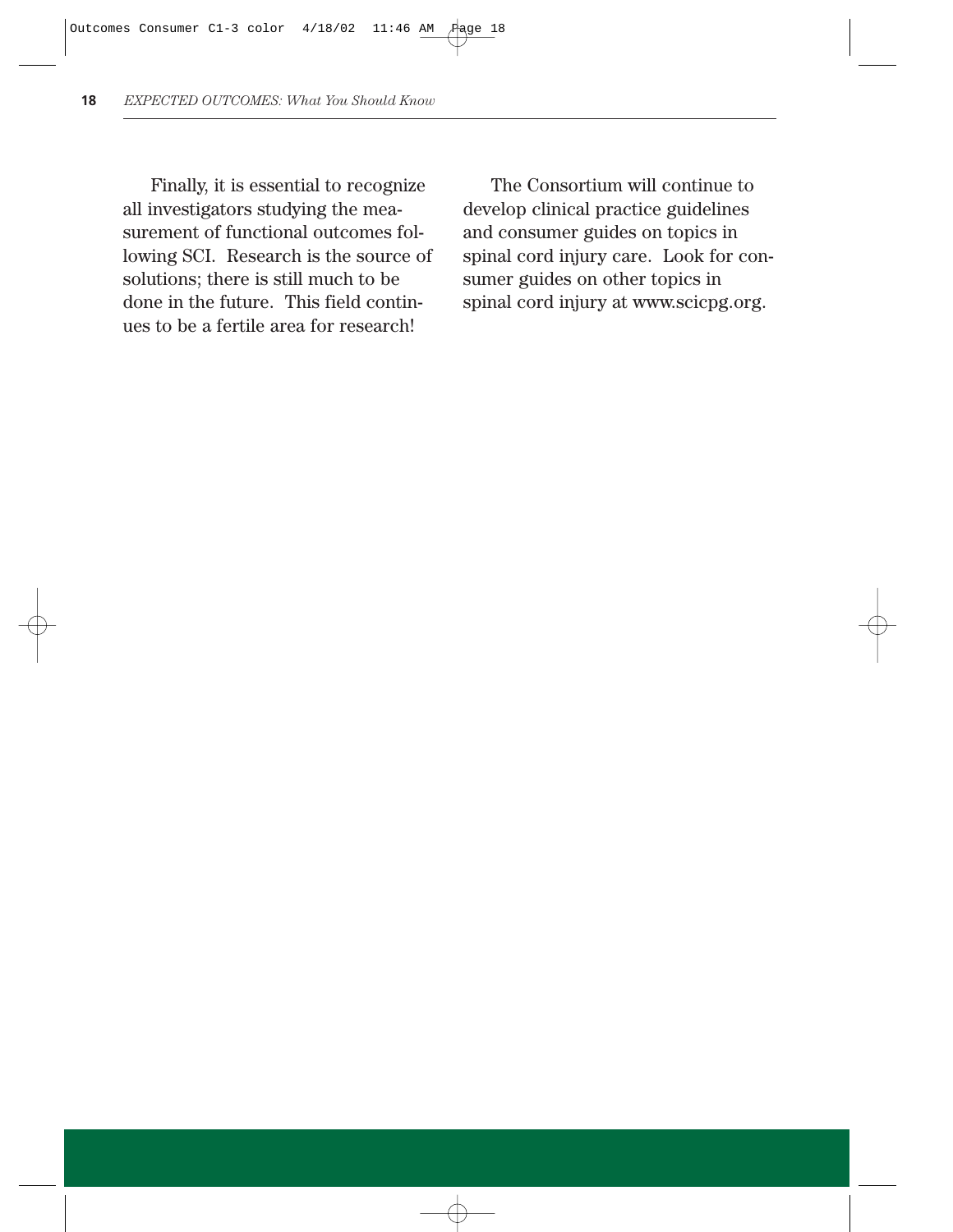# Notes

(This space can be used to record additional medical history details.)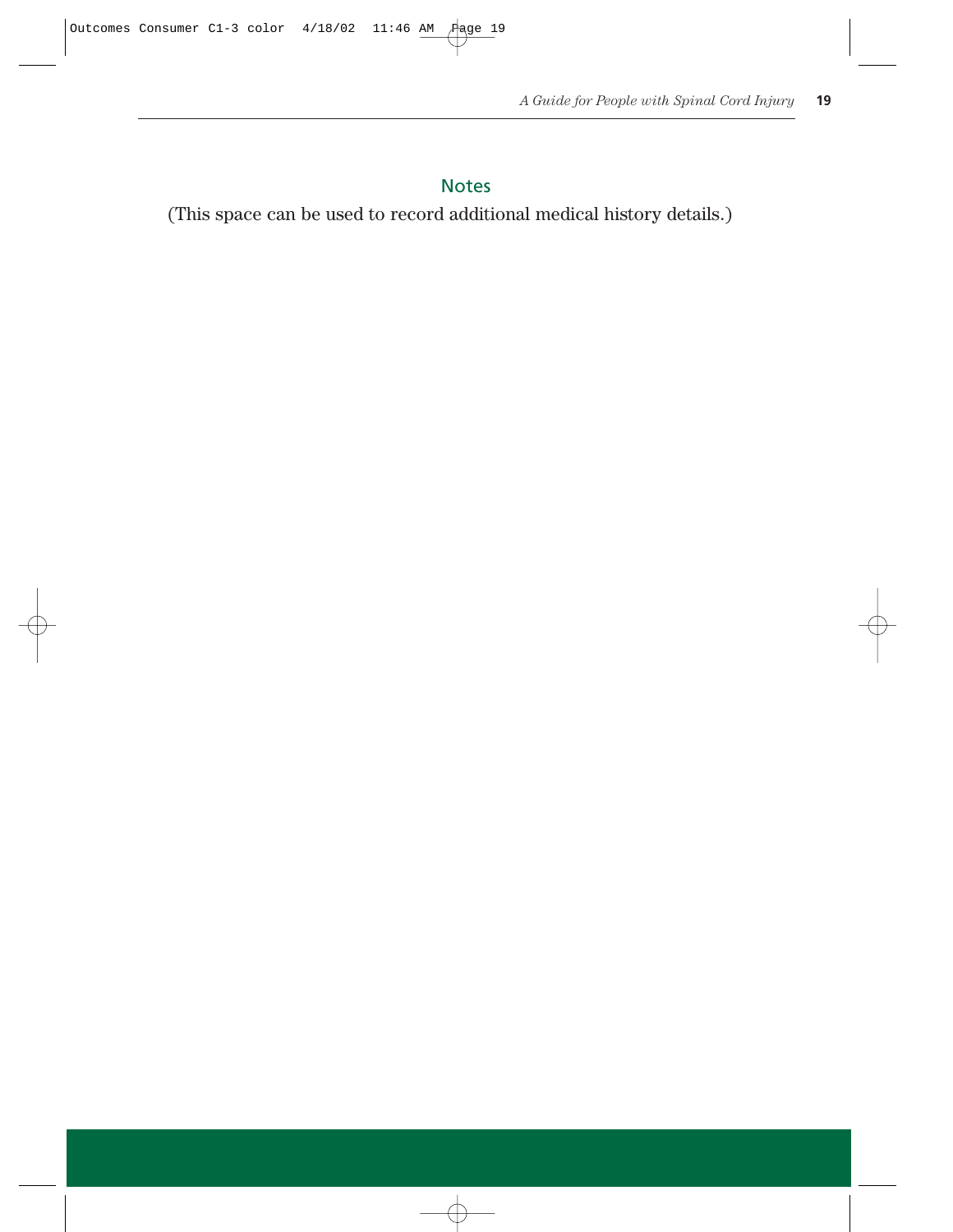# Notes

(This space can be used to record additional medical history details.)